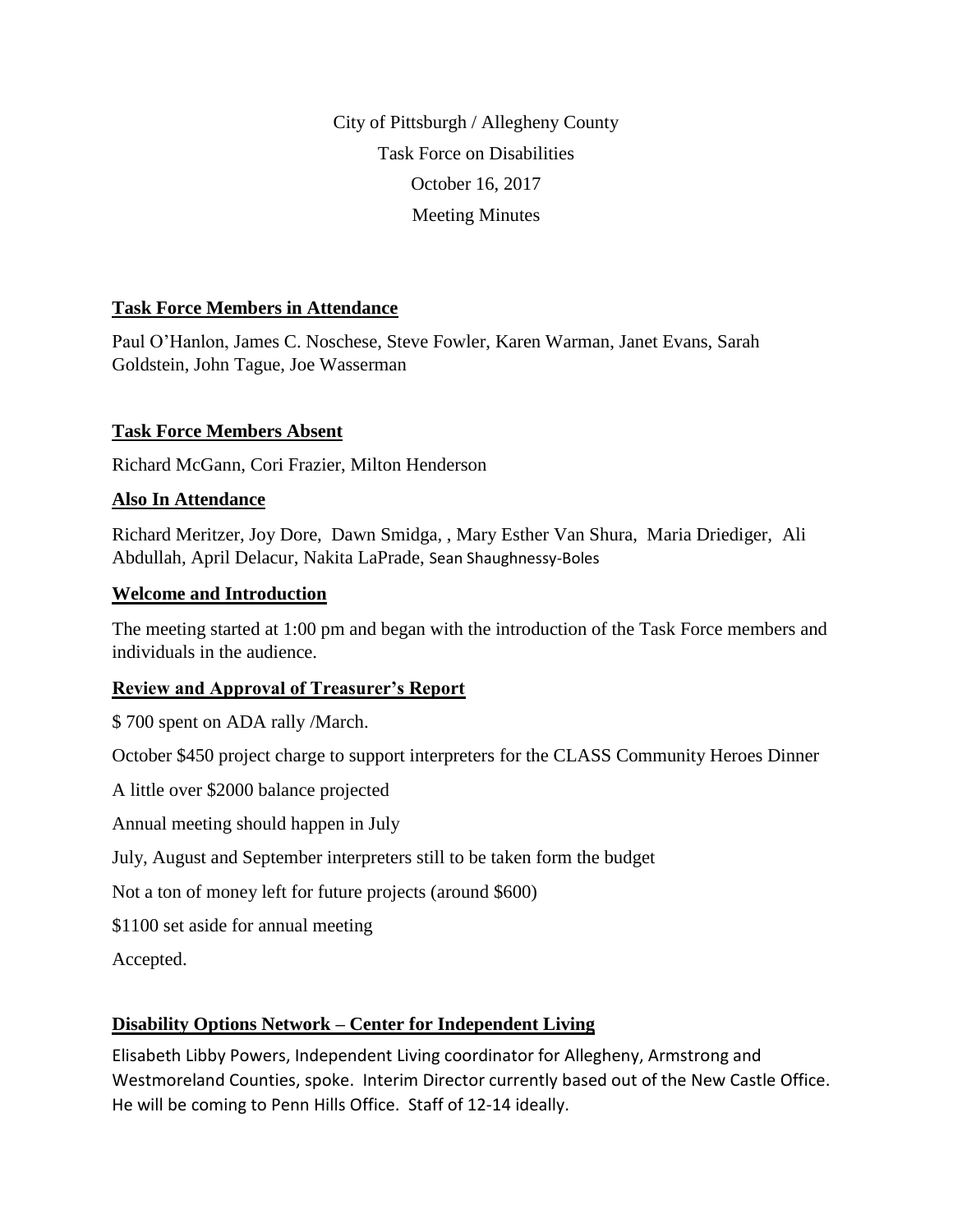Ms., Goldstein: Asked about the age range. MS Powers responded we do not ask for documentation. We will help anyone in need of services. Currently no serving senior services.

Cori Frazier: Asked about the accessibility of the location. MS Powers responded is 1 hr. 40 min commute from Downtown on the 77 Oakmont flyer. They are working on moving the office to an unoccupied elementary school in Verona.

Mr. Tagus: DON Got to find a more accessible option. What does the City County Task Force do to make that happen? Should we take this to Chris Lloyd, CEO of DON?

Mr. O'Hanlon: I second that location is important. They serve people in wheelchairs. This connotation on cross-focus on disabilities? Vision, IDD, deaf etc. Center has to be proactive in reaching out to those groups.

Ms. Dore: Asked about the grant? MS Powers responded we are see grantee. I am still learning as well.

Someone asked about the ages served. Ms. Powers responded with IDEA the goal is to serve the entire lifespan. We are still developing the program.

MS. Goldstein: Do you go to homes or the come to center? Ms. Powers responded both

Someone asked about help with other housing resources? Information? MS Powers responded call the office cannot give referrals, only resources.

Ms. Goldstein: Are there age ranges? MS Powers responded do not ask for documentation. We will help anyone in need of services. Currently negotiating senior services.

Cori Frazier: 3 Rivers Center for independent Living closed. Are those clients going to you? MS Powers responded yes. Getting organized. More equipment for day services and hard of hearing to come.

Someone ask about hiring new signers? Sign fluency is important. MS Powers responded not sure. Will find out.

Ms. Warman: What kind of support offered? Peer supper, advocacy, Patient administration services. Lots of Organizations under DON umbrella. They want to grow the network.

Mr. Wasserman: How many counties? MS Powers responded Allegheny. Westmoreland. And Armstrong.

Someone asked if the program was federally funded. MS Powers responded yes. The DON grant was accepted. Be patient. We will be updating everyone with answers.

Ms. Meritzer: How do you see the Task Force relating to your work? MS Powers responded partnering of shared resources. New solutions, new partners. The Task Force is a source of information and sharing information. Push to inform the community.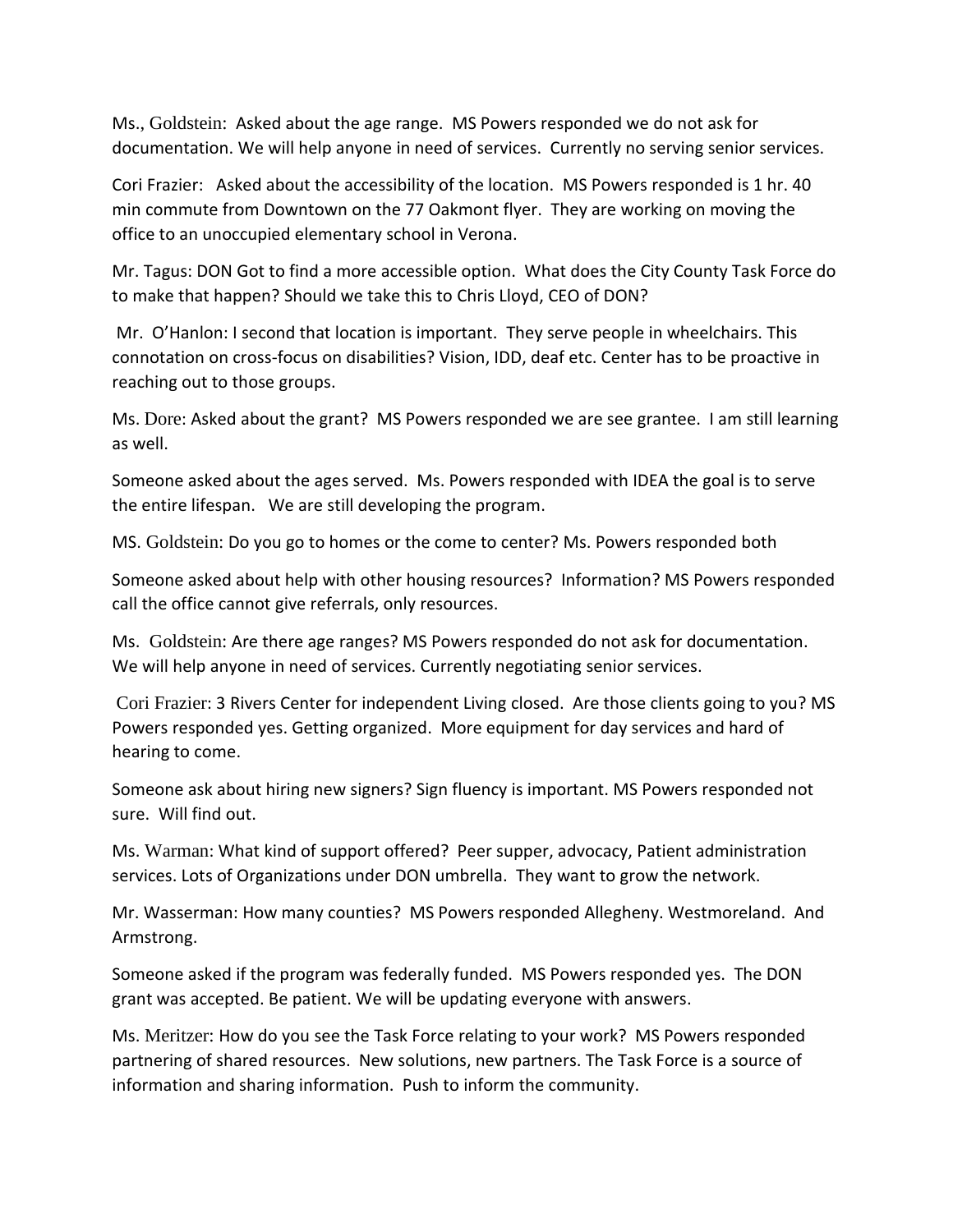To Ms. Dore's question about communication. MS Powers responded they have TTY.

Mr. Noschese: TTY is fading old technology. Please focus on video phones now. Asked about the SSP program for deaf / blind? It is in trouble and needs financial support. MS Powers responded not sure, can find out. Mr. Nochese asked them to help.

Mr. O'Hanlon: Welcome to Pittsburgh. Come to meetings whenever! We're forming commixes to work on issues. Stay in touch.

MS Powers offered her contact information. Email [epowire@disasiugoptiamnetwork.org](mailto:epowire@disasiugoptiamnetwork.org) Phone number (724-856-4211 extension 401)

#### **Tires Report – Ms. Dore**

Upcoming event downtown

Railvolution: Railvolution. Org - transportation in Pittsburgh! Looking at new Technology October 21-24 | Pittsburgh, PA Wyndham Grand Pittsburgh Downtown

Community Transportation: CTAA's Community Transportation EXPO Returns to Pittsburgh in 2018 June 10-14, David L. Lawrence Convention Center - Open to the public

Go to Tires on Facebook for information

### **One Step Program – Mr. Shaughnessy-Boles**

Program created to simplify process. They send the packet to the ADA and we take care of the steps. Currently 4 rumps in the process of being accepted through legislation

- 5120 Penn Avenue
- 5600 Harrison Street
- 420 Boulevard of the Allies
- can't remember the last one.

Mr. Tague: Asked for clarification. Are these real ramps with handrails? Mr. Shaughnessy-Boles responded yes.

MS Dore: Are you focusing on specific areas? Mr. Shaughnessy-Boles responded most locations are downtown. But they can be from anywhere. Variety of businesses. MS Dore suggested Dynamics AX app

Mr. O'Hanlon: Are you informing businesses of the Law? Mr. Meritzer responded we inform them of their legal requirements, but this program encourages, it does not require. To require it would need further legislation or court decisions. This is beyond the scope of City responsibility. Mr. O'Hanlon disagreed.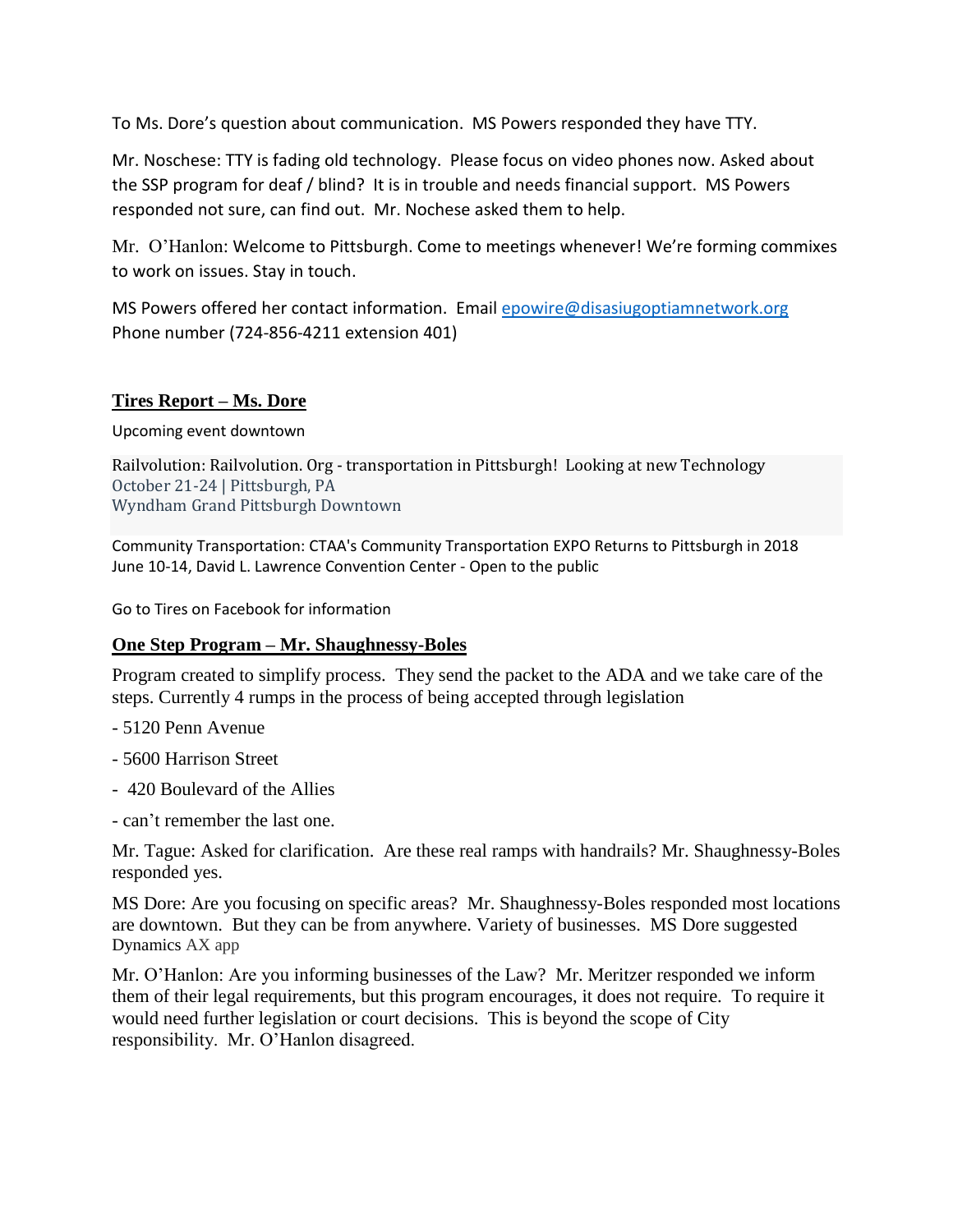Mr. Noschese: Can we include accessibility information in mailings? The One Step program? Mr. Meritzer responded this is a City Program. The County has no say in occupancy or land usage.

Mr. Wasserman: Can we use the Better Business Bureau. Mr. Meritzer responded we could approach them.

# **Follow-up on Annual Planning Meeting**

Mr. O'Hanlon: looked at annual meeting minute, projects and new projects. This would require 87 people total! This goes over different committees, current projects and the number of people needed for each. Upcoming and Future projects and the number of people needed for each. Public awareness and exposure tied to other projects. Standalone projects or not? Education initiatives will involve many. How do we keep all of these balls moving? We start the process of recommending people for these committees. Get the word out to public.

Mr. Tague: Build relationships with group we are already working with on the issues. The Task Force has limited resources.

Mr. O'Hanlon: Identify deaf organizations to partner up with.

Mr. Noschese: regarding education, working through the councilmembers meeting with the School board.

Cori Frazier: Voting and hospital compliance

Someone from the audience Stated McDonalds working on jobs and employment initiatives.

Mr. O'Hanlon. Start identifying captains for these projects.

Mr. Noschese: There is always a way to approach though other means. Paul said we could contract out the existing projects, but to who. City? County? Other? A new assignment for existing staff?

Mr. Meritzer: Under the ADA we cannot ask someone about their disability. We don't know how many are hired. We don't want to cross that line.

Ms. Goldstein: address what number of questions brought up with jobs / employment. Where are the gaps?

Mr. O'Hanlon: These are good things to start thinking about.

### **Vox Pop**

Mr. Dore – 10/31 last day for absentee ballots

– There is a Pennsylvania Council of the Blind Conference 10/26 – 10/29 downtown! It's at the Weston Downtown, a great location. Thursday through Sunday. Could use volunteers.

Someone from the audience brought up housing issues. Paul responded we don't do much with housing, we are not equipped to deal with those issues. That is an area of the Department of Human Services of the County. Fair Housing won't accept sex offenders.